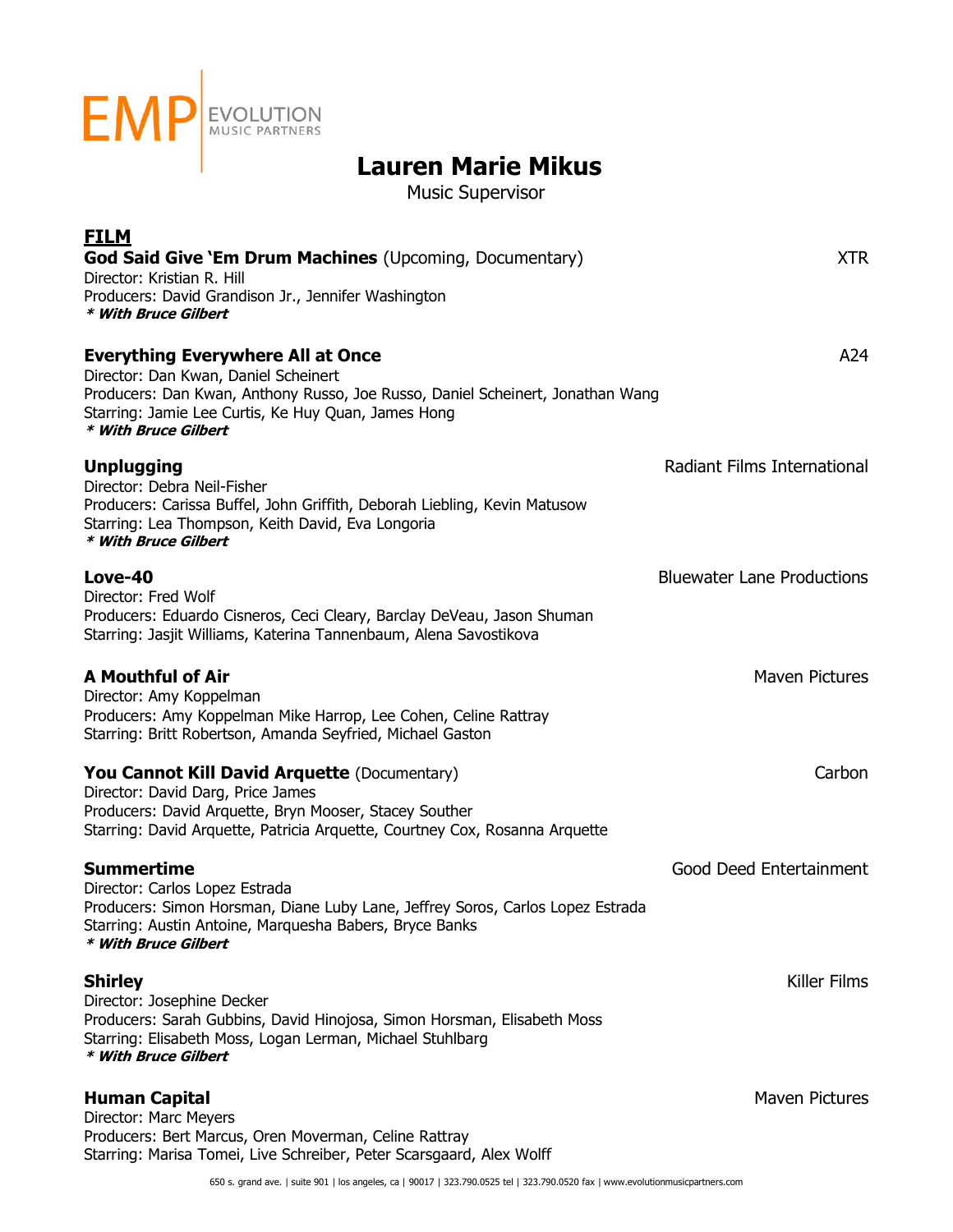

| <b>FILM</b> (continued)<br>Awaken                                                                                                                                                    | Dubai Film                      |
|--------------------------------------------------------------------------------------------------------------------------------------------------------------------------------------|---------------------------------|
| Director: Tom Lowe<br>Producers: Abdulla Al Bin Habtoor, Nicolas Gonda, Tom Lowe<br>Starring: Sacha Kalis, Shayni Couch, Paola Ibrahim                                               |                                 |
| A Hidden Life<br>Director: Terrence Malick<br>Producers: Elizabeth Bentley, Dario Bergesio, Grant Hill, Josh Jeter<br>Starring: August Diehl, Valerie Pachner, Michael Nyqvist       | Studio Babelsberg               |
| Miss Virginia<br>Director: R.J. Daniel Hanna<br>Producers: Maurice Black, M. Elizabeth Hughes, Erin O'Connor<br>Starring: Vanessa Williams, Adina Porter, Matthew Modine             | Moving Picture Institute        |
| <b>Monday</b><br>Director: Argyris Papadimitropoulos<br>Producers: Deanna Barillari, Damian Jones, Brian Kavanaugh-Jones<br>Starring: Sebastian Stan, Denise Gough, Dominique Tipper | <b>Faliro House Productions</b> |
| <b>Skin</b><br>Director: Guy Nattiv<br>Producers: Dillon D. Jordan, Oren Moverman, Guy Nattiv<br>Starring: Jamie Bell, Danielle Macdonald, Daniel Henshall                           | A24                             |
| <b>Embattled</b><br>Director: Nick Sarkisov<br>Producers: Eryl Cochran, Kate Cohen, Scott LaStaiti, Nick Sarkisov<br>Starring: Stephen Dorff, Elizabeth Reaser, Karrueche Tran       | <b>Blitz Films</b>              |
| <b>Being Frank</b><br>Director: Miranda Bailey<br>Producers: Miranda Bailey, Karen Kehela Sherwood, Amanda Marshall<br>Starring: Jim Gaffigan, Samantha Mathis, Anna Gunn            | The Film Arcade                 |
| The War With Grandpa<br>Director: Tim Hill<br>Producers: Phillip Glasser, Marvin Peart, Rosa Morris Peart<br>Starring: Robert De Niro, Uma Thurman, Christopher Walken               | Emmett/Furla/Oasis Films        |
| <b>The Pretenders</b><br>Director: James Franco<br>Producers: Vince Jolivette, Katie Leary, Scott Levenson<br>Starring: James Franco, Juno Temple, Jane Levy                         | Rabbit Bandini Films            |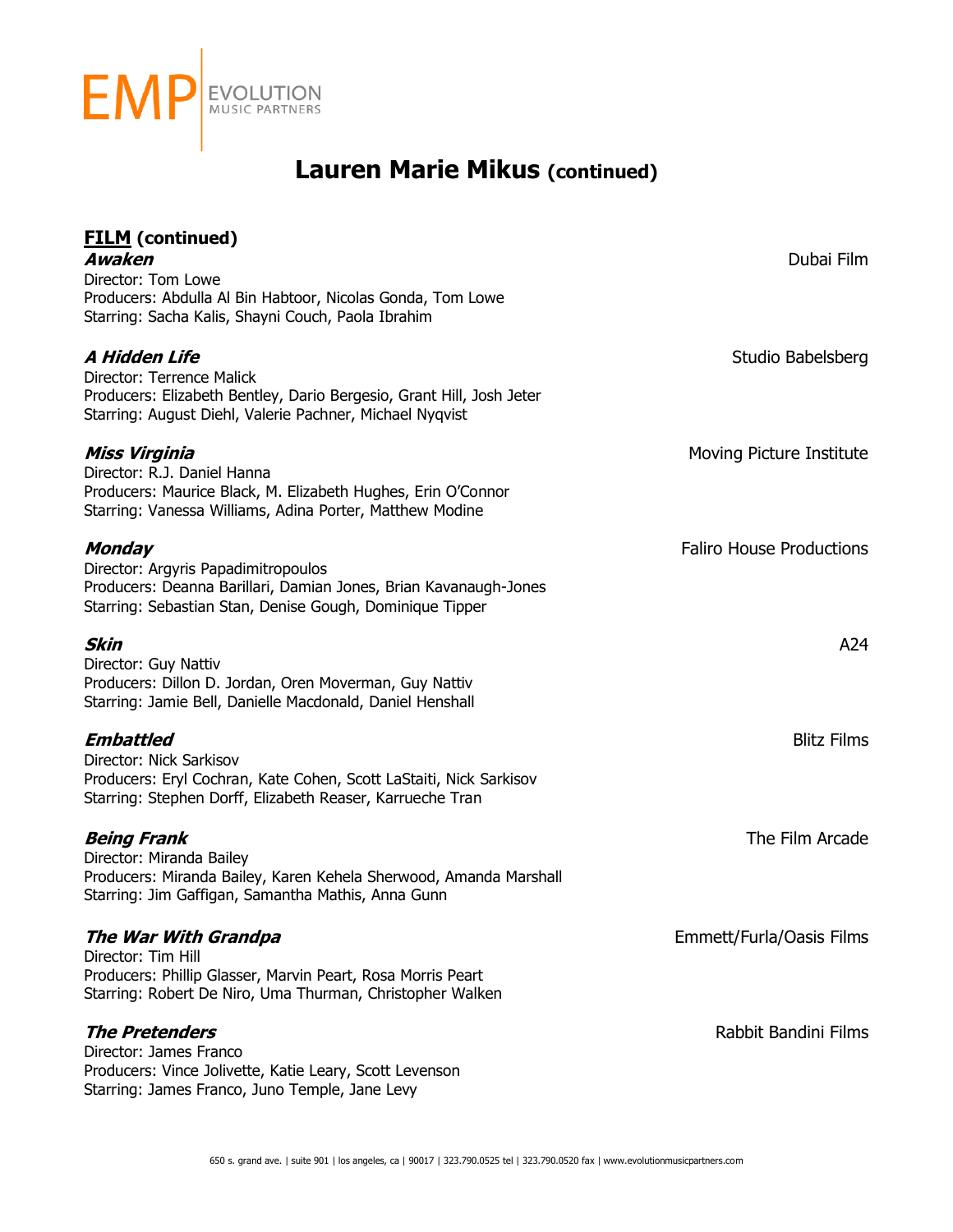

| <b>FILM</b> (continued)<br><b>Step Sisters</b><br>Director: Charles Stone III<br>Producers: Matt Alvarez, Simon Horsman, Jeffrey Soros<br>Starring: Eden Sher, Alessandra Torresani, Megalyn Echikunwoke | <b>Broad Green Pictures</b>         |
|----------------------------------------------------------------------------------------------------------------------------------------------------------------------------------------------------------|-------------------------------------|
| <b>Monsters and Men</b><br>Director: Reinaldo Marcus Green<br>Producers: Luca Borghese, Julia Lebedev, Elizabeth Lodge<br>Starring: Chanté Adams, Giuseppe Ardizzone, J.W. Cortes                        | Sight Unseen Pictures               |
| <b>Flock of Four</b><br>Director: Gregory Caruso<br>Producers: Gregory Caruso, Dustin Cook, William Day Frank<br>Starring: Braeden Lemasters, Uriah Shelton, Isaac Jay                                   | The Patwood Company                 |
| Lucky<br>Director: John Carroll Lynch<br>Producers: Danielle Renfrew Behrens, Ira Steven Behr, Greg Gilreath<br>Starring: Harry Dean Stanton, David Lynch, Ron Livingston                                | Superlative Films/Magnolia Pictures |
| <b>The Good Time Girls (Short)</b><br>Director: Courtney Hoffman<br>Producer: Jordana Mollick<br>Starring: Laura Dern, Garret Dillahunt, Q'orianka Kilcher                                               | Refinery29                          |
| Wildling<br>Director: Fritz Böhm<br>Producers: Celine Rattray, Trudie Styler, Liv Tyler<br>Starring: Bel Powley, Liv Tyler, Brad Dourif                                                                  | <b>Maven Pictures</b>               |
| <b>Song to Song</b><br>Director: Terrence Malick<br>Producers: Sarah Green, Nicolas Gonda, Ken Kao<br>Starring: Ryan Gosling, Rooney Mara, Michael Fassbender                                            | <b>FilmNation Entertainment</b>     |
| Lucky<br>Director: John Carroll Lynch<br>Producers: Ira Steven Behr, Danielle Renfrew Behrens, Greg Gilreath<br>Starring: Harry Dean Stanton, David Lynch, Ron Livingston                                | Superlative Films                   |
| I Don't Feel at Home in This World Anymore<br>Director: Macon Blair<br>Producers: Mette-Marie Kongsved, Neil Kopp, Vincent Savino<br>Starring: Melanie Lynskey, Elijah Wood                              | Film Science                        |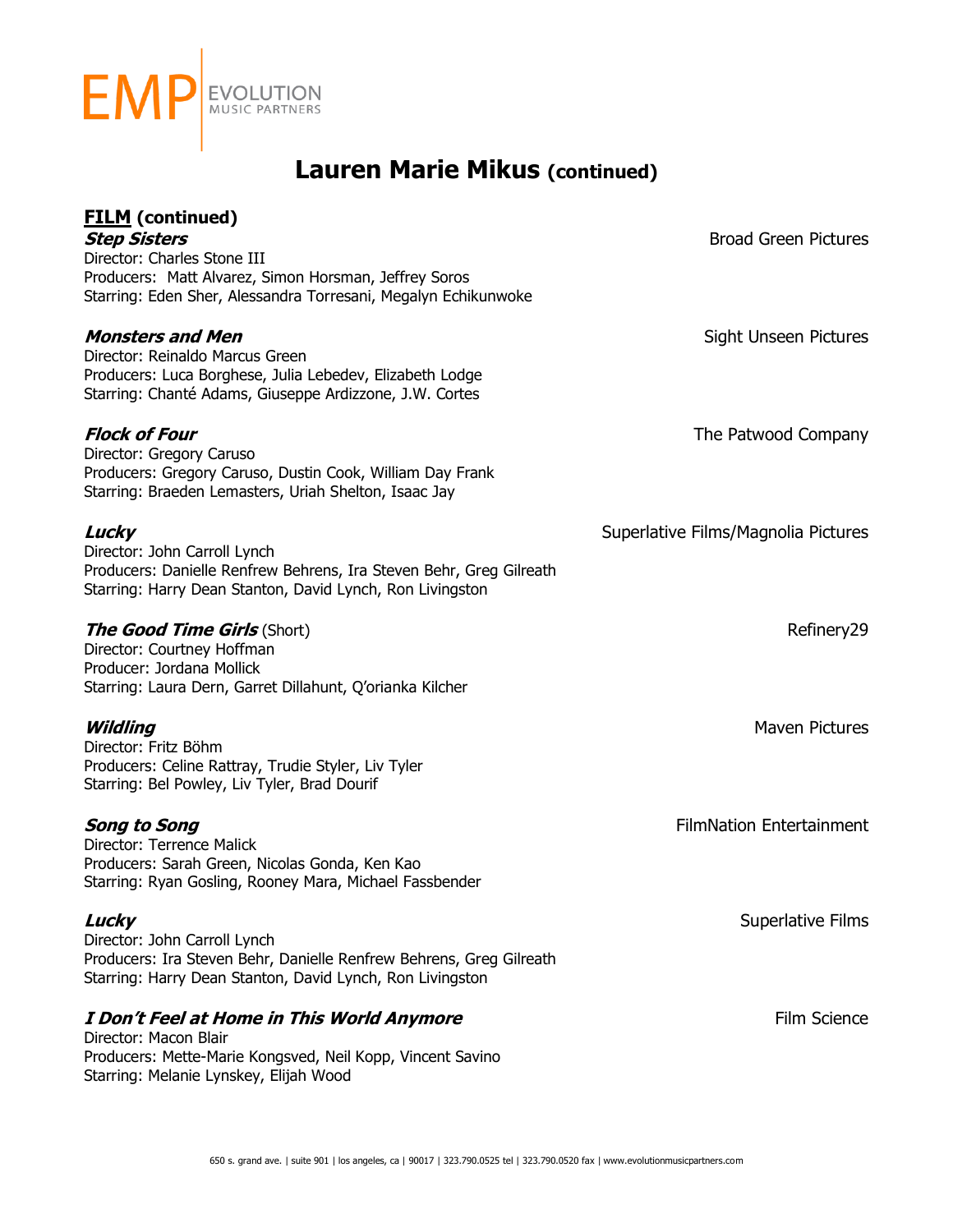

| <b>FILM</b> (continued)<br><b>Barracuda</b><br>Director: Jason Cortlund, Julia Halperin<br>Producers: David Hartstein, Nancy Schafer<br>Starring: Sophie Reid, Leslie Naugle, Ricky Catter  | Big Beach Films               |
|---------------------------------------------------------------------------------------------------------------------------------------------------------------------------------------------|-------------------------------|
| Loving<br>Director: Jeff Nichols<br>Producers: Nancy Buirski, Ged Doherty, Colin Firth<br>Starring: Ruth Negga, Joel Edgerton, Alano Miller                                                 | Big Beach Films               |
| <b>Swiss Army Man</b><br>Directors: Dan Kwan, Daniel Scheinert<br>Producers: Miranda Bailey, Lawrence Inglee, Lauren Mann<br>Starring: Paul Dano, Daniel Radcliffe, Mary Elizabeth Winstead | <b>Cold Iron Pictures</b>     |
| <b>Curmudgeons</b> (Short)<br>Director: Danny DeVito<br>Producers: Jake DeVito, Lucy DeVito, Danny DeVito<br>Starring: Danny DeVito, Lucy DeVito, David Margulies                           | Jersey Films 2nd Avenue       |
| <b>The Invaders</b> (Documentary)<br>Director: Prichard Smith<br>Producers: J.B. Horrell, Chad Schaffler, Prichard Smith<br>Starring: David Acey, Charles Cabbage, Stokely Carmichael       | Pipeline Entertainment        |
| <b>The Vessel</b><br>Director: Julio Quintana<br>Producer: Marla Quintana<br>Starring: Martin Sheen, Lucas Quintana, Jacqueline Duprey                                                      | <b>New Territory Pictures</b> |
| <b>Green Room</b><br>Director: Jeremy Saulnier<br>Producers: Neil Kopp, Victor Moyers, Anish Savjani<br>Starring: Anton Yelchin, Joe Cole, Alia Shawkat                                     | <b>Broad Green Pictures</b>   |
| <b>A Country Called Home</b><br>Director: Anna Axster<br>Producers: Ryan Bingham, Nicolas Gonda, Jason Netter<br>Starring: Imogen Poots, Mackenzie Davis, Mary McCormack                    | <b>Kickstart Productions</b>  |
| <b>Beaver Trilogy Part IV</b> (Documentary)<br>Director: Brad Besser<br>Producers: Jonathan Duffy, Don Swaynos, Kelly Williams<br>Starring: Trent Harris, Bill Hader, Jared Hess            | Ten Acre Films                |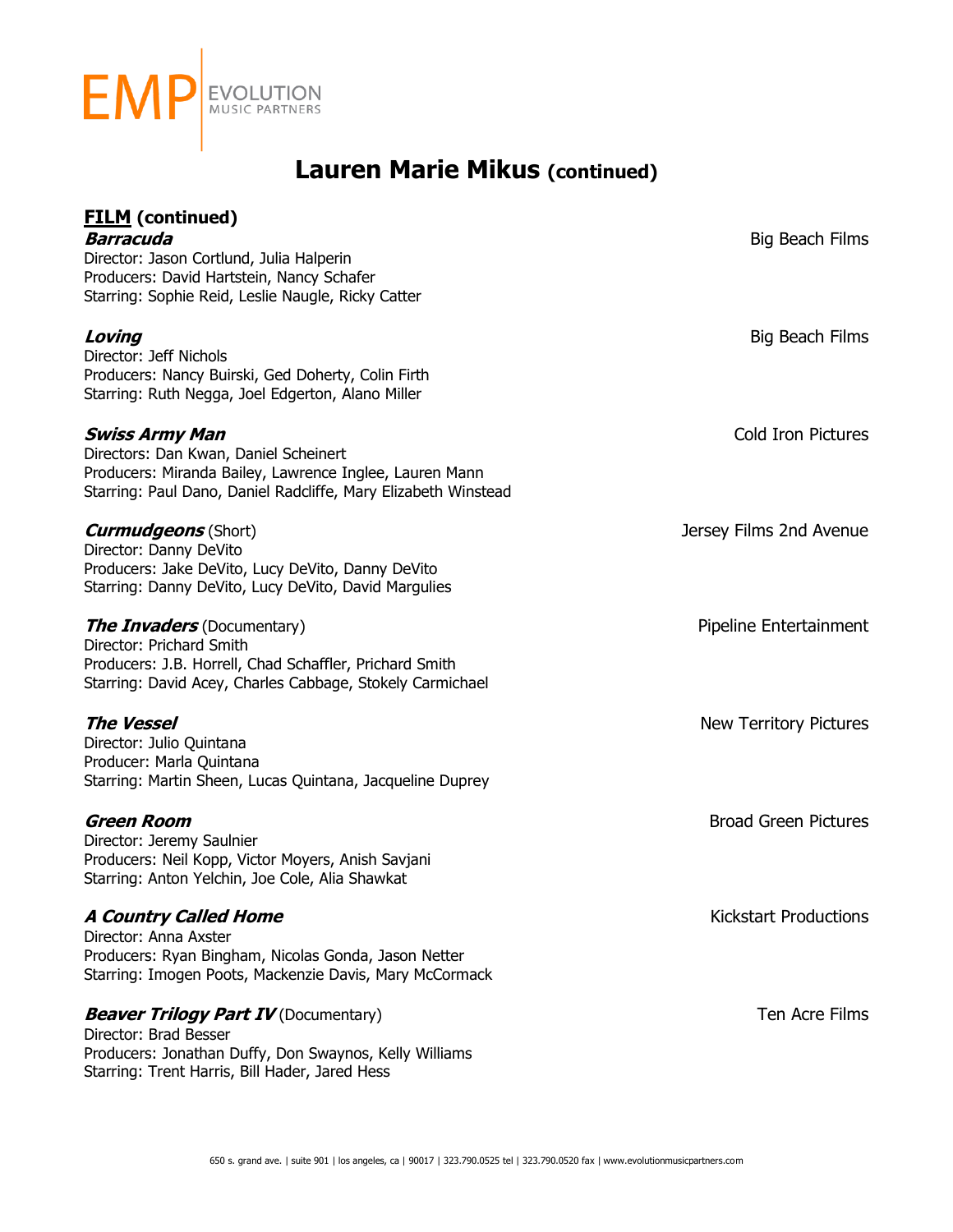

| <b>FILM</b> (continued)<br><b>Knight of Cups</b><br>Director: Terrence Malick<br>Producers: Nicolas Gonda, Sarah Green, Ken Kao<br>Starring: Christian Bale, Cate Blanchett, Natalie Portman                | <b>Waypoint Entertainment</b>  |
|-------------------------------------------------------------------------------------------------------------------------------------------------------------------------------------------------------------|--------------------------------|
| <b>7 Chinese Brothers</b><br>Director: Bob Byington<br>Producers: Molly Christie Benson, Seana Flanagan, Nancy Schafer<br>Starring: Jason Schwartzman, Olympia Dukakis, Tunde Adebimpe                      | 8750 Films                     |
| <b>Frame by Frame</b> (Documentary)<br>Directors: Alexandria Bombach, Mo Scarpelli<br>Producers: Alexandria Bombach, Jeff Orlowski, Mo Scarpelli<br>Starring: Massoud Hosaini, Wakil Kohsar, Farzana Wahidy |                                |
| <b>The Better Angels</b><br>Director: A.J. Edwards<br>Producers: Charley Beil, Jake DeVito, Nicolas Gonda<br>Starring: Jason Clarke, Diane Kruger, Brit Marling                                             | <b>Brothers K Productions</b>  |
| <b>Hellion</b><br>Director: Kat Candler<br>Producers: Jonathan Duffy, Kelly Williams<br>Starring: Aaron Paul, Juliette Lewis, Josh Wiggins                                                                  | <b>Across Town Productions</b> |
| <b>Blue Highway</b><br>Director: Kyle Smith<br>Producers: Eleonore Meier, Rafael Palacio Illingworth, Holly Smith<br>Starring: Kerry Bishé, Dillon Porter, Charla Cochran Bocchicchio                       | Nora Films                     |
| <b>The Taiwan Oyster</b><br>Director: Mark Jarrett<br>Producers: Even Fleischer, Mark Jarrett, Mitchell Jarrett<br>Starring: Billy Harvey, Jeff Palmiotti                                                   | Citizen Tofu                   |
| To the Wonder<br>Director: Terrence Malick<br>Producers: Nicolas Gonda, Sarah Green<br>Starring: Ben Affleck, Olga Kurylenko, Rachel McAdams                                                                | <b>Brothers K Productions</b>  |
| <b>Somebody Up There Likes Me</b><br>Director: Bob Byington<br>Producers: Hans Graffunder, Nick Offerman<br>Starring: Nick Offerman, Keith Poulson, Jess Wexler                                             | Somebody the Movie LLC         |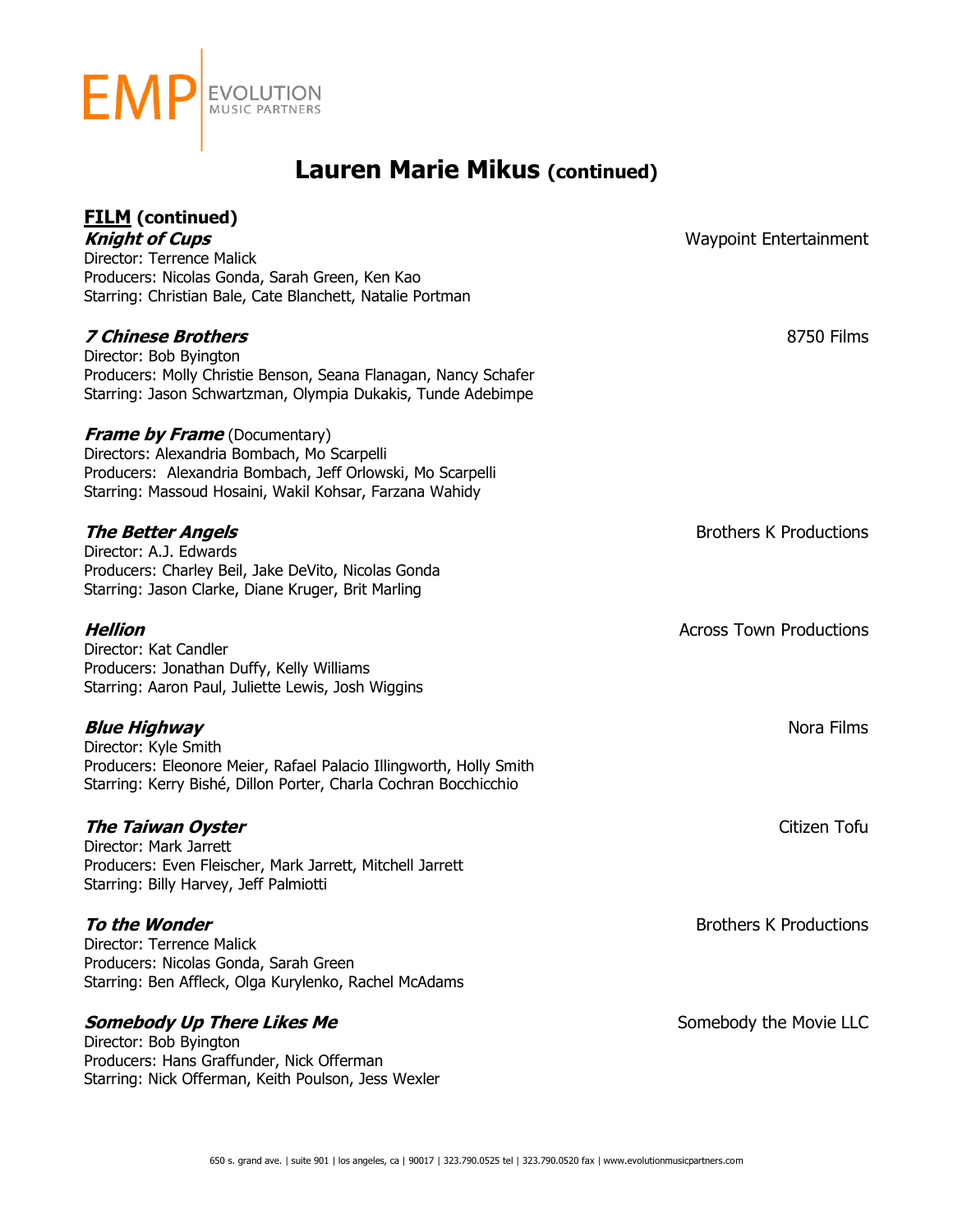

| <b>FILM</b> (continued)<br><b>Turkey Bowl</b>                                                                                                                                                                                                          | Tribeca Film                 |
|--------------------------------------------------------------------------------------------------------------------------------------------------------------------------------------------------------------------------------------------------------|------------------------------|
| Director: Kyle Smith<br>Producers: Stephen Paratore, Kyle Smith<br>Starring: Morgan Beck, Kerry Bishé, Zoe Perry                                                                                                                                       |                              |
| <b>The Tree of Life</b> (Music Coordinator)<br>Director: Terrence Malick<br>Producers: Nigel Ashcroft, Dede Gardner, Sarah Green<br>Starring: Brad Pitt, Jessica Chastain, Sean Penn                                                                   | Plan B Entertainment         |
| <b>White Gloves</b> (Short)<br>Director: Courtney Stephens<br>Producer: Eleonore Meier                                                                                                                                                                 | Nora Films                   |
| <u>TELEVISION</u><br><b>Hello Tomorrow!</b><br>Director: Jonathan Entwistle<br>Producers: Amit Bhalla, Lucas Jansen, Billy Crudup, Jonathan Entwistle, Blake Griffen<br>Starring: Alison Pill, Hank Azaria, Billy Crudup<br>* With Bruce Gilbert       | Apple TV+                    |
| Roar<br>Producers: Cecelia Ahern, Jodi Matterson, Carly Mensch, Liz Flahive, Allie Goss, Nicole Kidman<br>Starring: Nicole Kidman, Merrit Wever, Issa Rae, Betty Gilpin, Fivel Stewart, Kara Hayward<br>* With Bruce Gilbert                           | Apple TV+                    |
| <b>Make Or Break</b><br>Producers: James Gay-Rees, Paul Martin, Erik Logan<br>* With Bruce Gilbert                                                                                                                                                     | Box to Box Films / Apple TV+ |
| <b>Only Murders in the Building</b><br>Director: Jamie Babbit, Cherien Dabis, Gillian Robespierre, Don Scardino<br>Producers: John Hoffman, Steve Martin, Jess Rosenthal<br>Starring: Selena Gomez, Steve Martin, Martin Short<br>* With Bruce Gilbert | Hulu                         |
| On the Verge<br>Director: Julie Delpy, Mathieu Demy, David Petrarca<br>Producers: Rola Bauer, Jessika Borsiczky, Julie Delpy<br>Starring: Julie Delpy, Sarah Jones, Alexia Landeau<br>* With Bruce Gilbert                                             | <b>Netflix</b>               |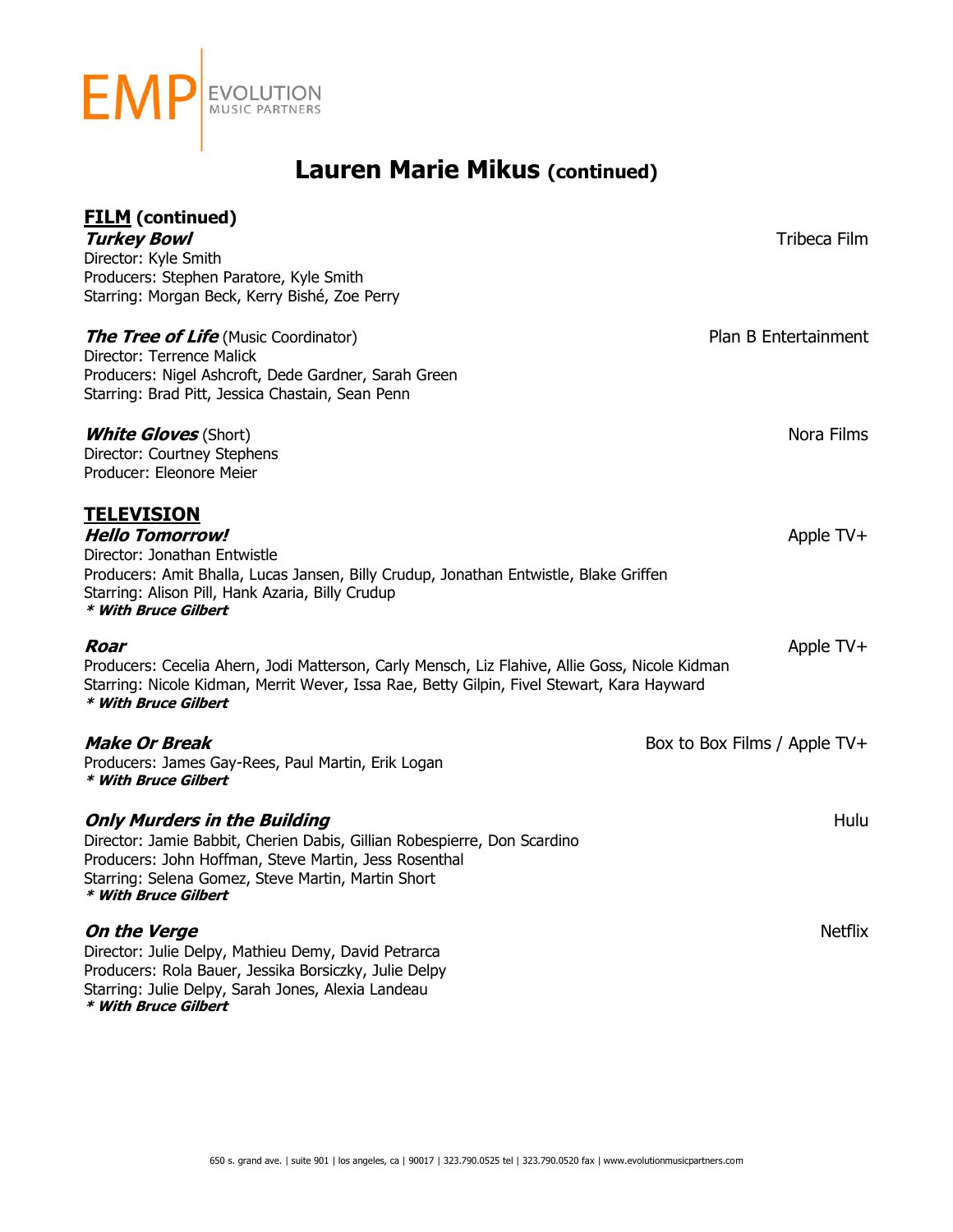

| <b>TELEVISION</b> (continued)                                                                                                                              |                                  |
|------------------------------------------------------------------------------------------------------------------------------------------------------------|----------------------------------|
| <b>Social Distance</b><br>Director: Anya Adams                                                                                                             | <b>Netflix</b>                   |
| Producers: Jenji Kohan, Tara Herrmann, Blake McCormick, Hilary Weisman Graham                                                                              |                                  |
| Starring: Gianna Aragon, Sharika Barrera, Luca Costanzo<br>* With Bruce Gilbert                                                                            |                                  |
| <b>Teenage Bounty Hunters</b>                                                                                                                              | <b>Netflix</b>                   |
| Director: Mark A. Burley<br>Producers: Jenji Kohan, Tara Herrmann, Blake McCormick, Robert Sudduth                                                         |                                  |
| Starring: Maddie Phillips, Anjelica Bette Fellini, Kadeem Hardison<br>* With Bruce Gilbert                                                                 |                                  |
| <b>Swimming With Sharks</b>                                                                                                                                | Roku                             |
| Director: Tucker Gates, Chris Cowles<br>Producers: David Grace, Jay Cohen, Chris Cowles, Kathleen Robertson                                                |                                  |
| Starring: Erika Alexander, Diane Kruger, Ross Butler<br>* With Bruce Gilbert                                                                               |                                  |
| Vegas High                                                                                                                                                 | <b>HBO Max</b>                   |
| Director: Gillian Robespierre                                                                                                                              |                                  |
| Producers: Victor Hsu, Sarah-Raquel Jimenez, Michael Lewen, Jordana Mollick<br>Starring: Jordana Spiro, Jackson A. Dunn, Da'Vinchi<br>* With Bruce Gilbert |                                  |
| Chad                                                                                                                                                       | <b>TBS</b>                       |
| Director: Rhys Thomas                                                                                                                                      |                                  |
| Producers: Hayes Davenport, Oliver Obst, Rob Rosell, Nasim Pedrad<br>Starring: Nasim Pedrad, Paul Chahidi, Saba Homayoon                                   |                                  |
| * With Bruce Gilbert                                                                                                                                       |                                  |
| Mrs. Fletcher                                                                                                                                              | <b>HBO</b>                       |
| Director: Nicole Holofcener                                                                                                                                |                                  |
| Producers: Sarah Condon, Nicole Holofcener, Jessi Klein<br>Starring: Kathryn Hahn, Casey Wilson, Owen Teague                                               |                                  |
| * With Bruce Gilbert                                                                                                                                       |                                  |
| <b>Now Apocalypse</b>                                                                                                                                      | Starz!                           |
| Director: Gregg Araki<br>Producers: Gregg Araki, Gregory Jacobs, Steven Soderbergh                                                                         |                                  |
| Starring: Avan Jogia, Jacob Artist, Kelli Berglund<br>* With Bruce Gilbert                                                                                 |                                  |
| <b>SKAM Austin</b>                                                                                                                                         | XIX Entertainment/Facebook Watch |
| Director: Julie Andem                                                                                                                                      |                                  |
| Producers: Julie Andem, Per Blankens, Simon Fuller<br>Starring: Julie Rocha, Till Simon, Kennedy Hermansen<br>* With Bruce Gilbert                         |                                  |
|                                                                                                                                                            |                                  |